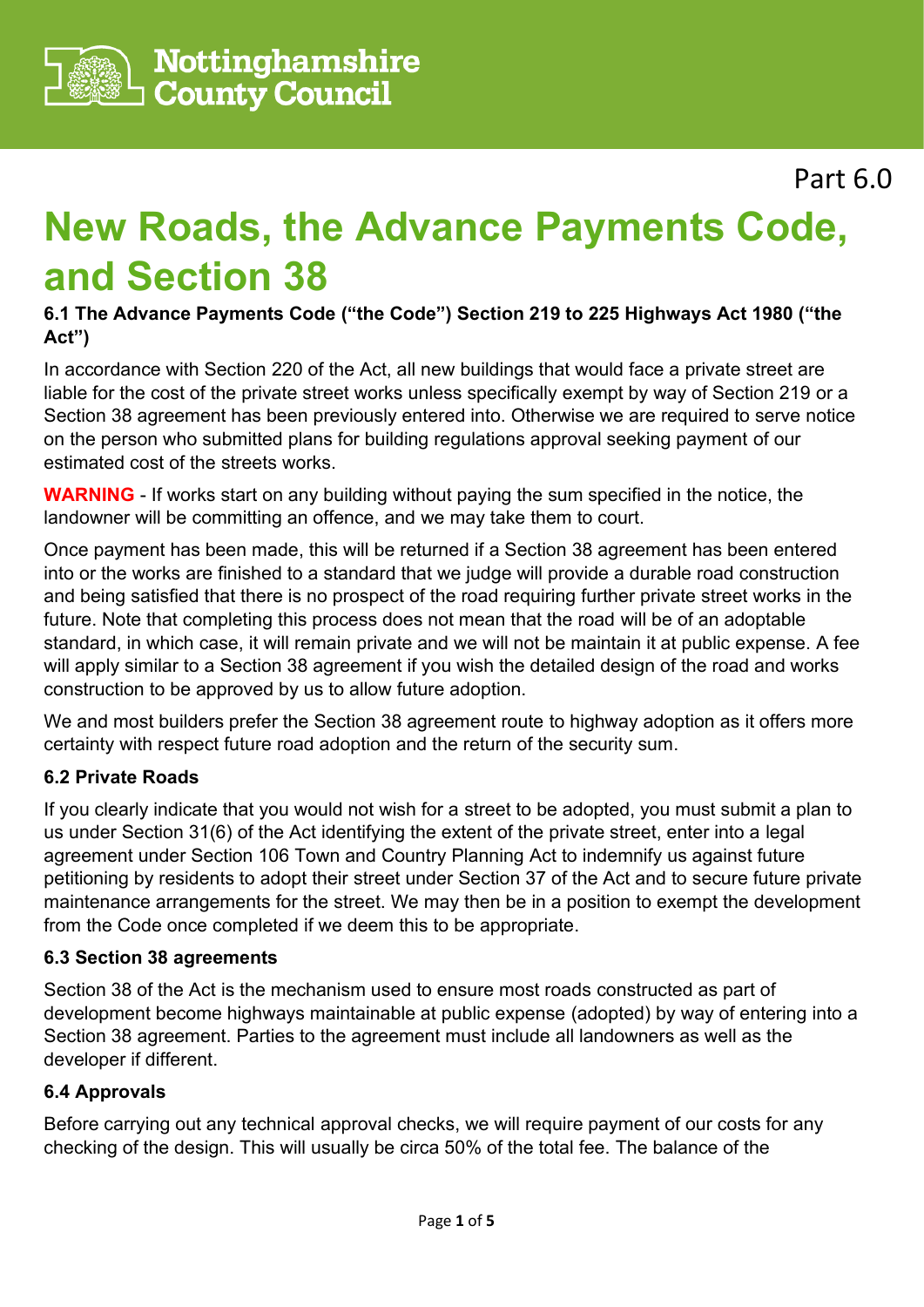administration and inspection fee will be payable on signing of the agreement. Additional fees may apply.

The following information is required before the Section 38 check can be processed:

# **6.5 Layout:**

- − Plans indicating the areas of proposed highway offered for adoption;
- − Plans indicating the position of all carriageways, footways, footpaths, cycle ways, verges service strips, visibility splays, traffic calming features, surface water drainage including gulley positions, position of dwellings, gradients of driveways, garaging and/or parking spaces with vehicular crossings, traffic signs, road markings, structures, bus stops, and bus stop infrastructure;
- − For layouts not conforming to normal HA standards, a drawing and schedule indicating different materials proposed together with appropriate areas for use in the calculation of commuted sums;
- − Drawings in pdf format will be printed and distributed as required;
- − Quality Audit if required.

# **6.6 Vertical Alignment:**

- − Longitudinal sections of the carriageway showing existing and proposed levels for the centre line, channel, gradients and vertical curves with the appropriate horizontal road layout drawn below this section;
- − Longitudinal sections must also indicate surface and foul water sewer profiles including the position of manholes, gradients, pipe sizes etc.

# **6.7 Standard Details:**

- − Typical cross sections showing carriageway, footway and verge construction including details of kerbs and edgings (as per standard drawings)
- − Typical construction details of footways, footpaths, cycle ways, vehicular accesses and pedestrian crossing points kerbs, manholes and pipe bedding (as per standard drawings);

# **6.8 Ground Conditions:**

− A geotechnical report, including CBR test results at formation.

# **6.9 Drainage:**

- − Details of existing and proposed surface and foul water drainage, including a highway gully layout;
- − Calculations of surface water run-off, 'micro drainage' etc;
- − A manhole schedule;
- − Details of deeds of easements and discharge consents.

# **6.10 Landscaping:**

− Details of planting and additional maintenance proposals.

# **6.11 Other Features:**

− Any specialist information regarding bridges, culverts, headwalls and retaining walls supplied on separate drawings.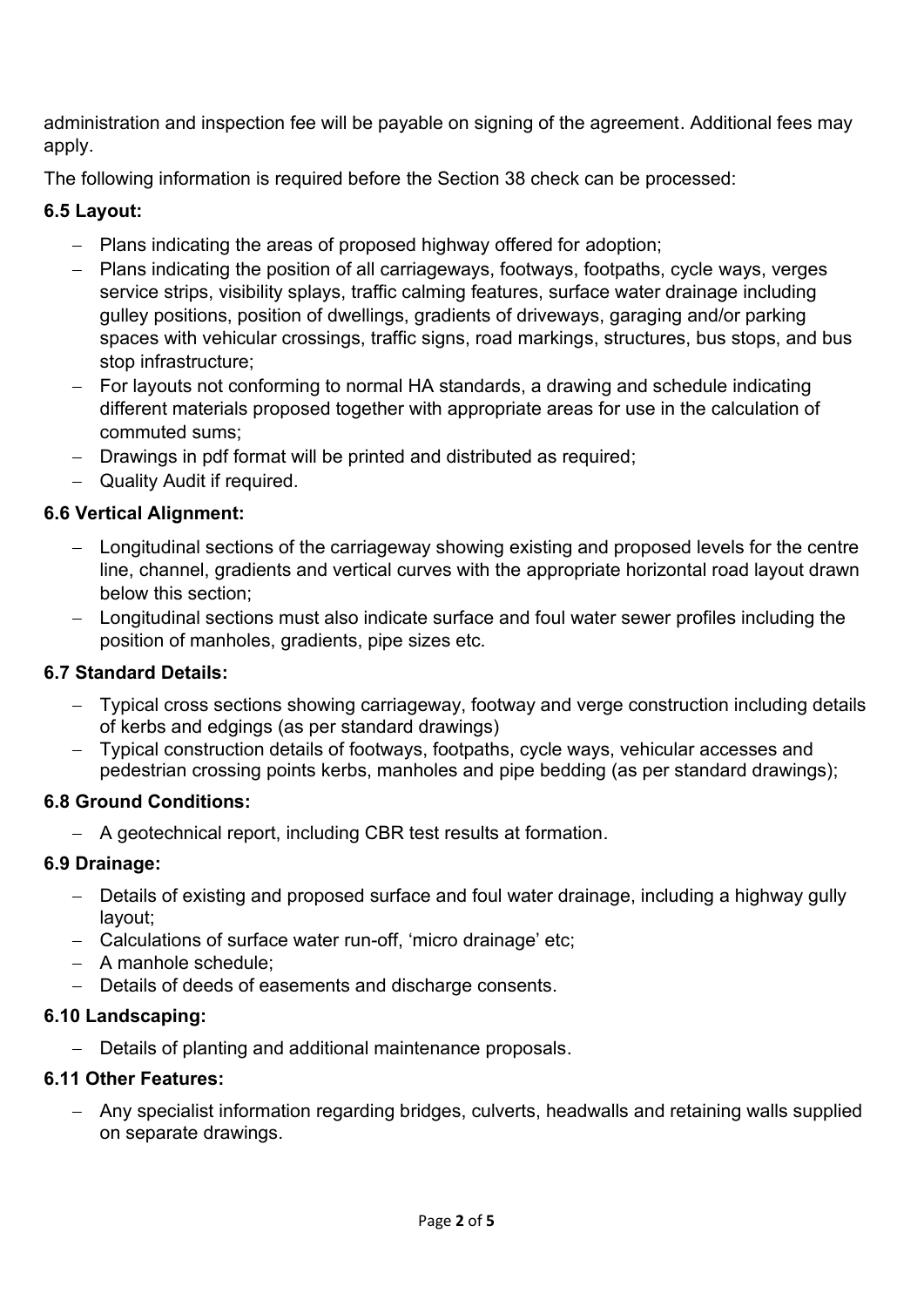# **6.12 Street Lighting:**

− Street lighting layout and specification in accordance with BS5489, together with details on any impact on the existing lighting system.

# **6.13 S38 Plan**

We will only issue technical approval after all additional information and requested amendments have been received.

The design will require accompanying by a plan to be inserted in the Section 38 agreement coloured up as follows:

- − Site boundary red
- − carriageway grey
- − footways, footpaths, cycle ways and other hard-surfaced areas yellow
- − shared-surface roads brown
- − traffic-calming features brown
- − verges green
- − highway drainage blue
- − additional highway structures pink
- − special surfacing purple
- − Street lighting red

# **6.14 Section 38 plan example**

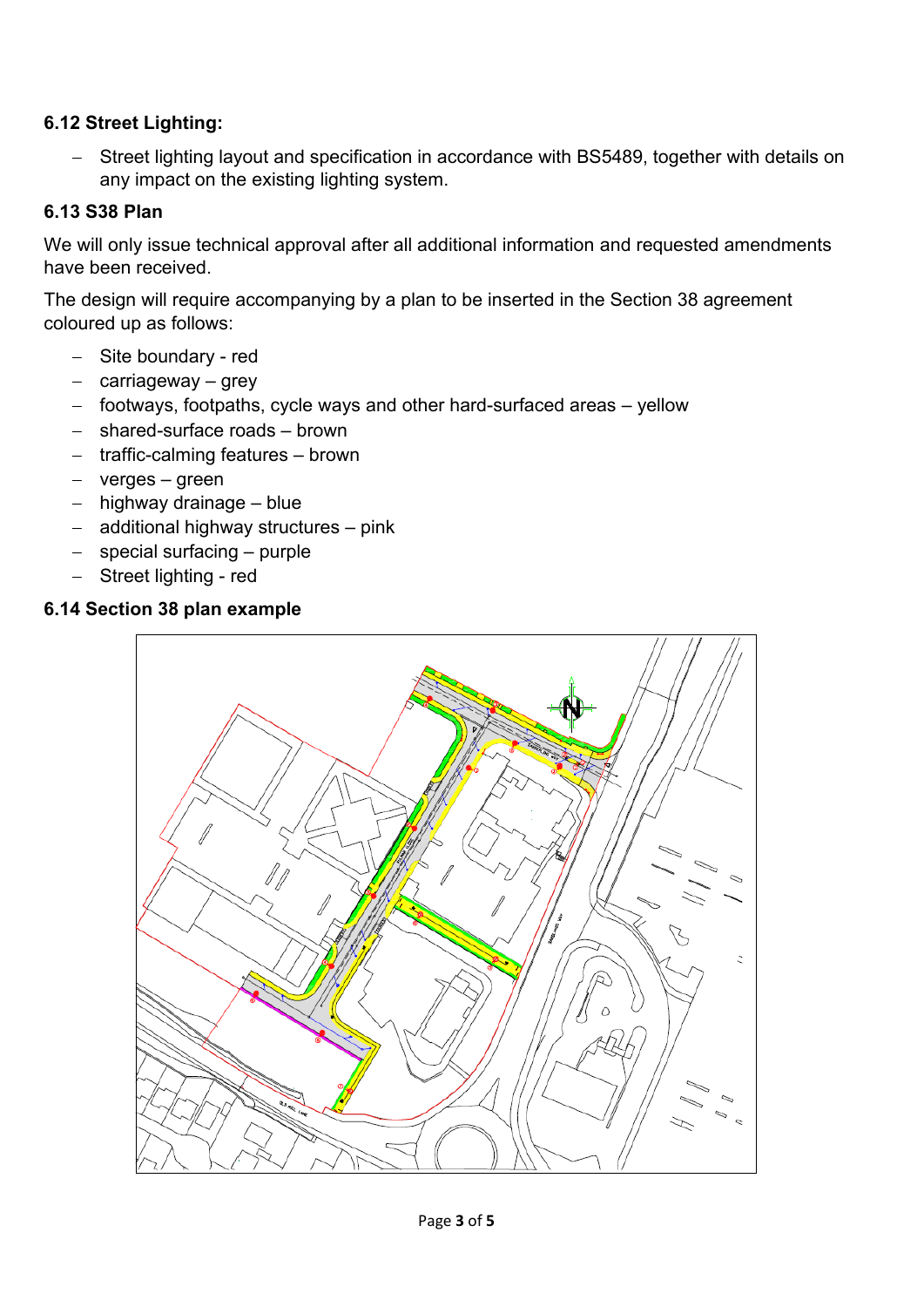We will prepare all documentation for the Section 38 agreement. Details to be provided at this time include:

- − the name and address of the landowner;
- − your name and address as the developer;
- − the name and address of any bondsman or confirmation of cash deposit;
- − the name and address of the solicitor;
- − proof of ownership of the land; and
- − proof of an intention to enter into a Section 104 agreement and any deeds of easements.

Our solicitor will seek an undertaking from your solicitor confirming that our legal fees will be met.

# **6.15 Pre-commencement**

You must not begin construction unless and until:

- − we have given you technical approval;
- − the Section 38 agreement has been completed and signed and an appropriate surety is set in place;
- − you have notified the Health and Safety Executive that you are client for the works for the purposes of the Construction (Design and Management) Regulations;
- − all necessary fees have been paid to us;
- − you have complied with the New Road and Street Works Act minimum notification periods;
- − the contractor (including any subcontractor) has been approved;
- − You have demonstrated that £5m public liability insurance is in place including indemnity to principal;
- − a pre-start meeting has been held.

# **6.16 Site inspection**

You are responsible for the day-to-day supervision of the road works construction. We will only inspect the works to check that they are being constructed in accordance with the approved drawings and our requirements. You must give our representative access to the works in progress at all times. If problems arise, we will be happy to discuss possible solutions with you, but it will still be your responsibility to instruct your contractor and make sure that the works are satisfactorily completed in accordance with our requirements.

# **6.17 Substantial completion**

We will issue the first certificate of completion once:

- − you have substantially completed the road works to our satisfaction;
- − you have completed all street lighting to our satisfaction and provided up to date electrical test certificates;
- − you have provided a CCTV survey of all highway drainage runs and connections;
- − any new planted landscaping areas, grassed areas, trees, shrubs and so on that we are to adopt have been fully planted and established;
- the works (including any existing and new planted landscaping areas and so on) have been jointly inspected (that is by us, you and your contractor) and no significant defects have been identified, or where they have, you have agreed to remedy them to our satisfaction; and